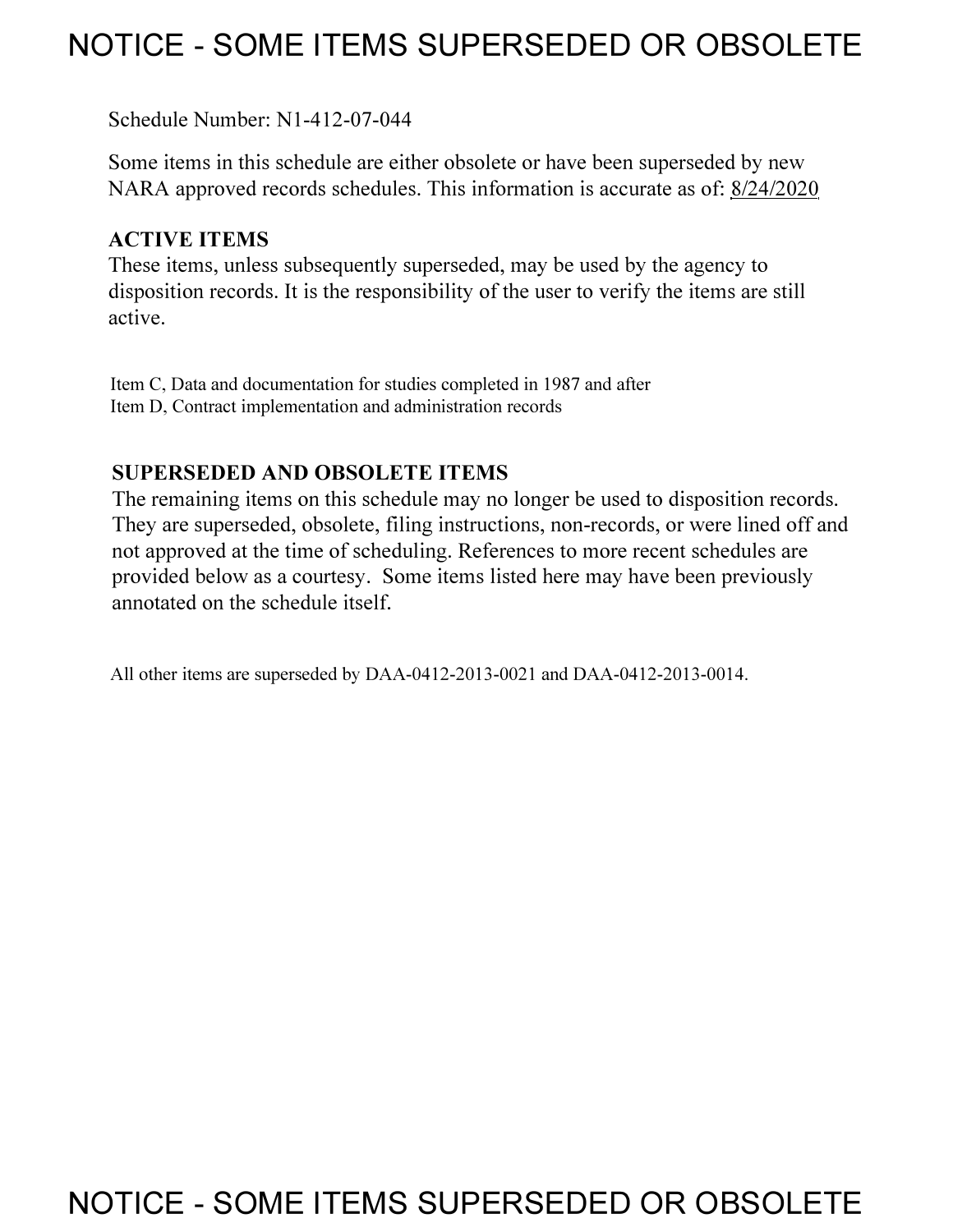| <b>REQUEST FOR RECORDS DISPOSITION AUTHORITY</b>                                                                                                                                                                                                                                                                                                                                                                                                                                                                                                                        |                                    |      | JOB NUMBER $11 - 412 - 07 - 44$                                                                                                                              |                                |                                            |  |  |
|-------------------------------------------------------------------------------------------------------------------------------------------------------------------------------------------------------------------------------------------------------------------------------------------------------------------------------------------------------------------------------------------------------------------------------------------------------------------------------------------------------------------------------------------------------------------------|------------------------------------|------|--------------------------------------------------------------------------------------------------------------------------------------------------------------|--------------------------------|--------------------------------------------|--|--|
| To: NATIONAL ARCHIVES and RECORDS ADMINISTRATION (NIR)<br>WASHINGTON, DC 20408                                                                                                                                                                                                                                                                                                                                                                                                                                                                                          |                                    |      | <b>DATE RECEIVED</b><br>$1 - 11 - 2007$                                                                                                                      |                                |                                            |  |  |
| 1. FROM (Agency or establishment)                                                                                                                                                                                                                                                                                                                                                                                                                                                                                                                                       |                                    |      | <b>NOTIFICATION TO AGENCY</b>                                                                                                                                |                                |                                            |  |  |
| U.S. Environmental Protection Agency                                                                                                                                                                                                                                                                                                                                                                                                                                                                                                                                    |                                    |      |                                                                                                                                                              |                                |                                            |  |  |
| 2. MAJOR SUBDIVISION                                                                                                                                                                                                                                                                                                                                                                                                                                                                                                                                                    |                                    |      | In accordance with the provisions of 44 U.S.C.<br>disposition request,<br>$3303a$ .<br>the<br>including<br>amendments, is approved except for items that may |                                |                                            |  |  |
| <b>Pesticides</b>                                                                                                                                                                                                                                                                                                                                                                                                                                                                                                                                                       |                                    |      |                                                                                                                                                              |                                |                                            |  |  |
| 3. MINOR SUBDIVISION                                                                                                                                                                                                                                                                                                                                                                                                                                                                                                                                                    |                                    |      |                                                                                                                                                              |                                |                                            |  |  |
| Headquarters                                                                                                                                                                                                                                                                                                                                                                                                                                                                                                                                                            |                                    |      | marked Adisposition not approved≅ or<br>be<br>A withdrawn $\cong$ in column 10.                                                                              |                                |                                            |  |  |
| 4. NAME OF PERSON WITH WHOM TO CONFER                                                                                                                                                                                                                                                                                                                                                                                                                                                                                                                                   | 5. TELEPHONE                       | DATE |                                                                                                                                                              | ARCHIVIST OF THE UNITED STATES |                                            |  |  |
| John B. Ellis                                                                                                                                                                                                                                                                                                                                                                                                                                                                                                                                                           | 202-566-1643                       |      | 81762<br>Mln Dente                                                                                                                                           |                                |                                            |  |  |
| <b>6. AGENCY CERTIFICATION</b><br>I hereby certify that I am authorized to act for this agency in matters pertaining to the disposition of its records and that the records<br>proposed for disposal on the attached 2 page(s) are not now needed for the business of this agency or will not be needed after the<br>retention periods specified; and that written concurrence from the General Accounting Office, under the provisions of Title 8 of the<br>GAO manual for Guidance of Federal Agencies,<br>has been requested.<br>is not required;<br>is attached; or |                                    |      |                                                                                                                                                              |                                |                                            |  |  |
| <b>DATE</b>                                                                                                                                                                                                                                                                                                                                                                                                                                                                                                                                                             | SIGWATURE/OF AGENCY RERRESENTATIVE |      |                                                                                                                                                              | <b>TITLE</b>                   |                                            |  |  |
| F80<br>AB. Ettis<br>Joh<br>M AN AIRI DAI                                                                                                                                                                                                                                                                                                                                                                                                                                                                                                                                | 1781Q                              |      | <b>Agency Records Officer</b>                                                                                                                                |                                |                                            |  |  |
| 8. DESCRIPTION OF ITEM AND PROPOSED DISPOSITION<br>7. Item<br>No.                                                                                                                                                                                                                                                                                                                                                                                                                                                                                                       |                                    |      | 9. GRS OR SUPERSEDED<br><b>JOB CITATION</b>                                                                                                                  |                                | <b>10. ACTION TAKEN</b><br>(NARA USE ONLY) |  |  |

 $\ensuremath{\text{NWML}}$ 

|         | EPA 348 Pesticide Usage Survey Data and Documentation | NC1-412-85-24/38                                                   |  |
|---------|-------------------------------------------------------|--------------------------------------------------------------------|--|
|         |                                                       |                                                                    |  |
|         |                                                       |                                                                    |  |
|         |                                                       |                                                                    |  |
|         |                                                       |                                                                    |  |
|         |                                                       |                                                                    |  |
|         |                                                       |                                                                    |  |
|         |                                                       |                                                                    |  |
|         |                                                       |                                                                    |  |
|         |                                                       |                                                                    |  |
|         |                                                       |                                                                    |  |
|         |                                                       |                                                                    |  |
|         |                                                       |                                                                    |  |
|         |                                                       |                                                                    |  |
|         | St 8/15/07 capies sat to Agey, NWMD, NWME, NWMW, NR   |                                                                    |  |
| 115-109 | PREVIOUS EDITION NOT USABLE                           | STANDARD FORM SF 115 (REV. 3-91)<br>Prescribed by NARA 36 CFR 1228 |  |
|         |                                                       |                                                                    |  |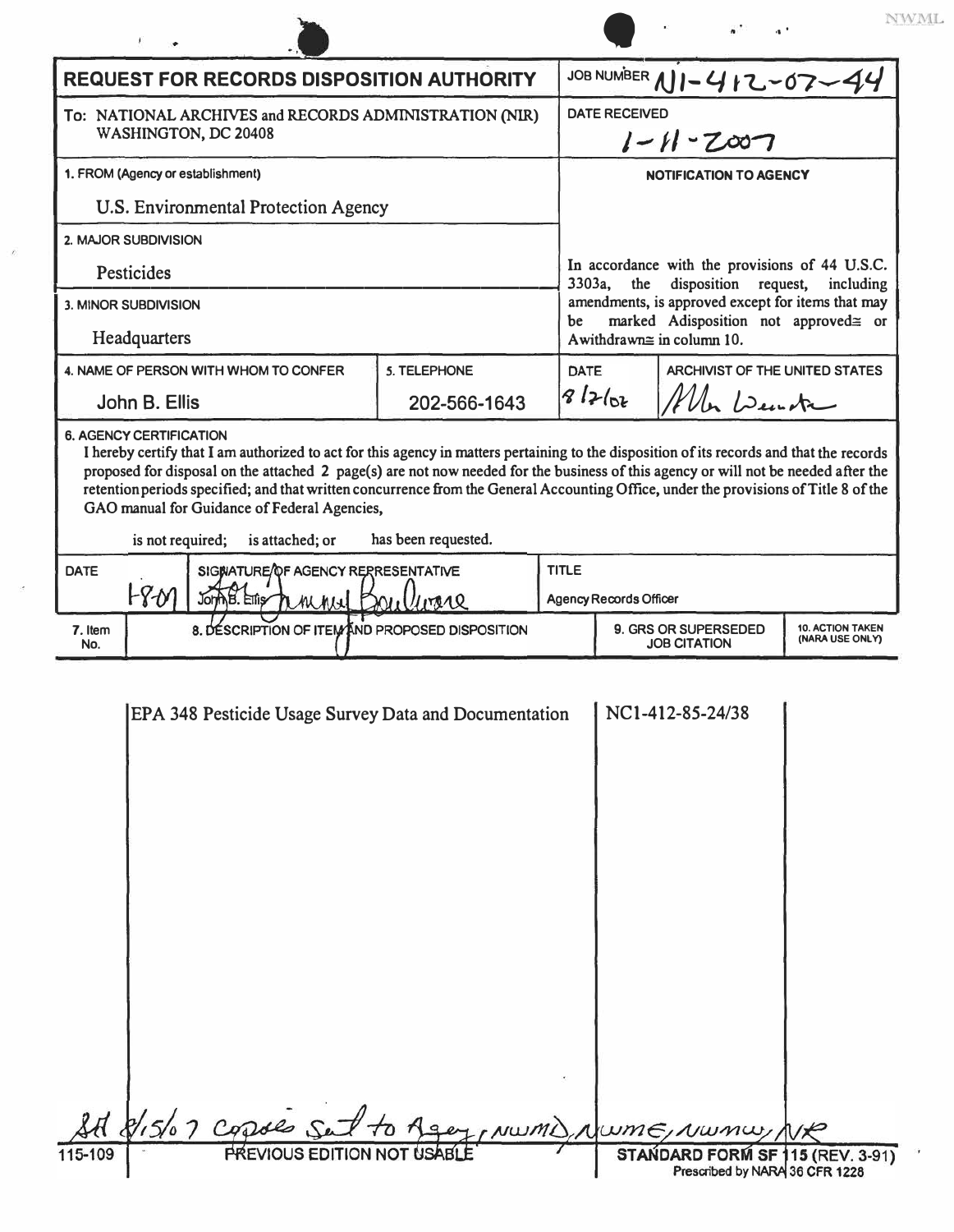$\gamma^{\star}$ 

 $\sim 30$ 

# **EPA Records Schedule 348**

**Status:** Final, 02/29/2008

**Title:** Pesticide Usage Survey Data and Documentation

**Program:** Pesticides

**Applicability:** Headquarters

**Function:** 108-025-06-01 - Ensure Safe Use of Pesticides

### **NARA Disposal Authority:**

This schedule authorizes the disposition of the record copy in any media (media neutral), excluding any records already in electronic form. Records designated for permanent retention must be transferred to the National Archives in accordance with NARA standards at the time of transfer.

•  $N1-412-07-44$ 

#### **Description:**

Records consist of quantitative usage surveys conducted for EPA, reports of survey design, implementation, reports of results, basic data tapes, documentation, etc. Data obtained are quantitative data on the actual usage of pesticide products, by region, extent of usage, site and other information.

#### **Disposition Instructions:**

**Item a(l):** Final reports - Nonelectronic

- **Permanent**
- Close inactive records when survey completed.
- Transfer to the National Archives 30 years after file closure.

#### **Item a(2):** Final reports - Electronic

- **Permanent**
- Close inactive records when survey completed.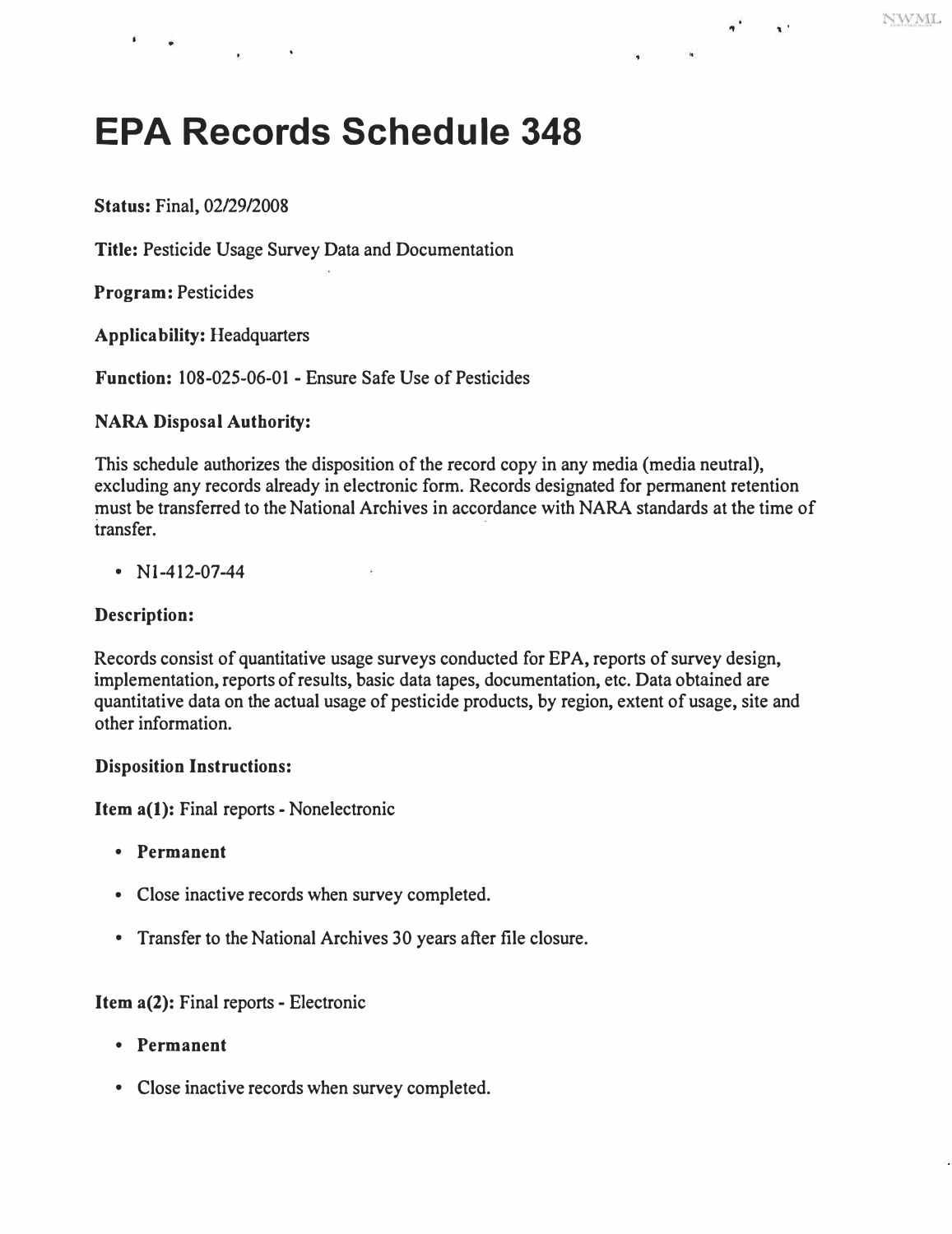$\ddot{\phantom{a}}_{\alpha}$ 

• Transfer to the National Archives *5* years after file closure, with any related documentation and external finding aids, as specified in 36 CFR 1228.270 or standards applicable at the time.

**Item a(3):** Final reports - Electronic copy of records transferred to the National Archives

**• Disposable** 

•

- Close file upon transfer to the National Archives.
- Delete after electronic record copy is successfully transferred to the National Archives.

**Item** b: Data and documentation for studies completed before 1987

- **Disposable**
- Close inactive records when survey completed.
- Destroy 3 years after file closure.

**Item c:** Data and documentation for studies completed in 1987 and after

- **Varies**
- Close inactive records when survey completed.
- Keep in office 3 years after file closure, then submit a new schedule to NRMP.

**Item d:** Contract implementation and administration records

- **Disposable**
- Close inactive records when survey completed.
- Destroy 6 years after file closure.

#### **Guidance:**

**Reasons for Disposition:**